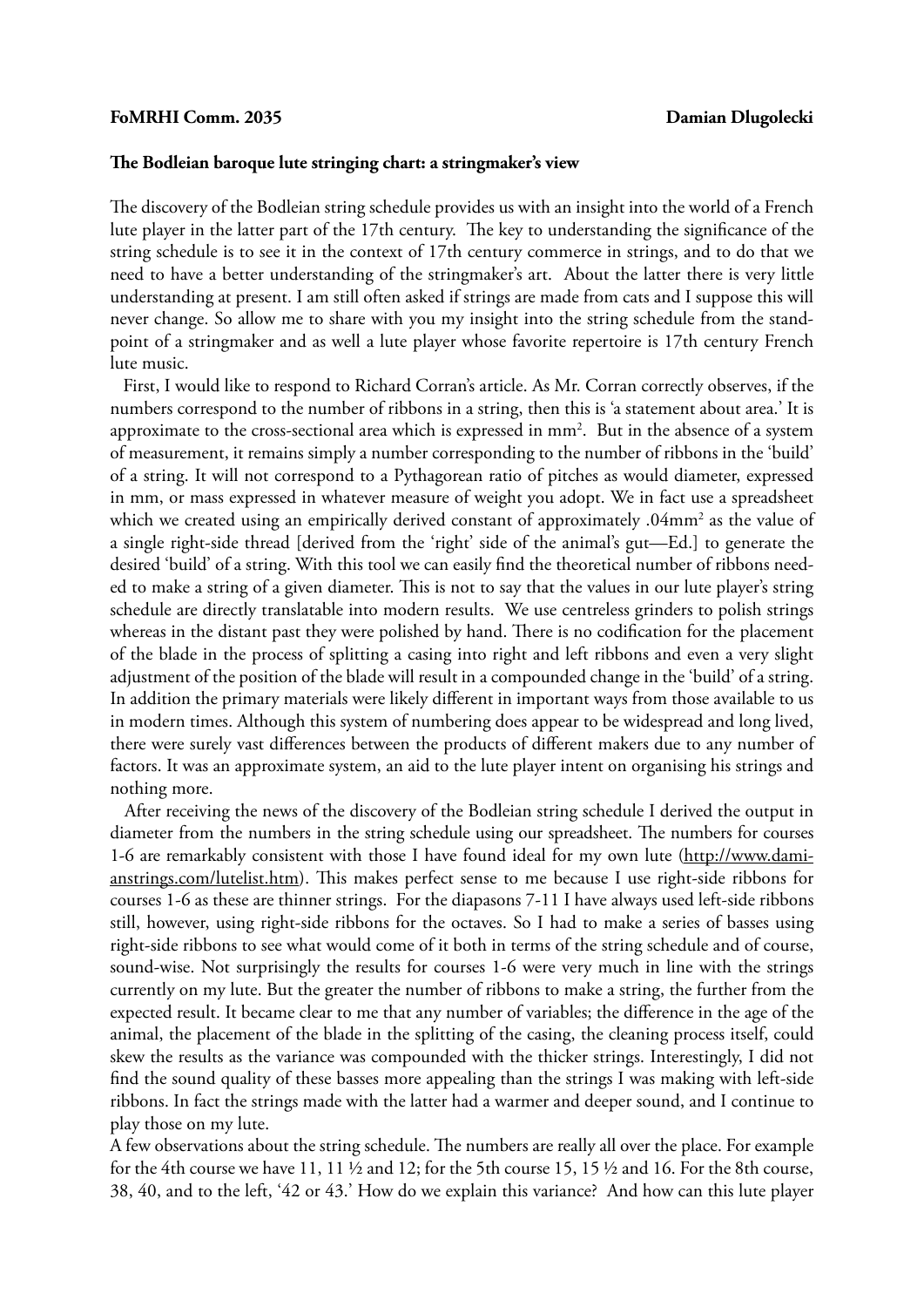find these numbers at all reliable? I will try to explain. Any given production of strings of the same build and torsion will result in a normal distribution of diameters in the shape of a bell curve. For instance a small production of 20 right-side ribbons at a high-torsion might yield the following:

> 1.32mm (2) 1.30mm (1) 1.26mm (2) 1.25mm (3) 1.20mm (8) 1.17mm (2) 1.13mm (2) 1.10mm (2)

So our 17th century lute player purchased a '#20' string which could be any one of those diameters, or several diameters within a 'knot' consisting of multiple strings. And assuming that the string was uniform from one end to the other (a thing by no means assured)<sup>1</sup> he would know that that particular string in his collection would work for a particular pitch on his lute. In other words, if he was organised, he could have a collection of strings that he could identify as having a definite pitch value. What I am suggesting is that this numbering system was not a measuring system in the way we use for example, the metric system. Our lute player could not shop at a market or a fair and purchase a #20 string with any degree of certainty that it would work as for example, a 6th course fundamental. It is about identifying a #20 string already in his possession with its proper musical value.

 So how shall we regard the strings that are not whole numbers but that are expressed as fractions 11 ½, 12 ½, and 15 ½? Surely you can't have half of a ribbon, can you? Of course you can not. But remember, the owner of these particular strings has catalogued them and his ear is sensitive enough to be able to discriminate between a 15 and a 15 ½; or between an 11 ½ and a 12. The lute player's experience with the thinner fretted strings is more thorough simply because these are the strings that need changing more often. So he has a collection of #12 strings, some thinner, some slightly larger in diameter. In a 'normal distribution' of #12 you will have .62mm to .82mm in actual diameters with the greatest number at .72. In a 'knot' of #13 you would likely have a collection of strings with .77 as the mean number. So the variation from one number to another would be approximately .05mm in real terms. I am suggesting that our lute player, who after all is organised well enough to create a record of his favoured stringing, and who has a grasp of numbers, assigns fractional values to certain strings in his collection of twelves so he can distinguish between those and the slightly thicker strings in the bundle. I know that is perhaps too simple an explanation, but we have to visualise this from the vantage point of our lute player, who simply needs a way to sort out his collection of strings.

 The question was asked: 'if strings were sold this way in the renaissance and baroque era, why does no one mention it?' A fair question, since the contemporary English writers Dowland and Mace make no mention of this system of numbering strings based on the 'build' of the string. Mersenne on the other hand was a scientist; his intention was to explain the laws of musical sound. And given the altogether unpredictable real values of this numbering system, it is unlikely that he considered these whole numbers to be of much value in his quest. And yet it is clear that in France, this numbering system *was* widely in use. In the article 'Des cordes à boyau' in Diderot's *Encyclopédie* it is written:

On dit qu'il ne se fabrique de bonnes cordes d'instrumens qu'en Italie, celles qui viennent de Rome passent pour les meilleures; on les tire par paquets assortis, composées en sept ou huit plis. On les distingue par numéro, & il y en a depuis le no. 1. jusqu'au no. 50.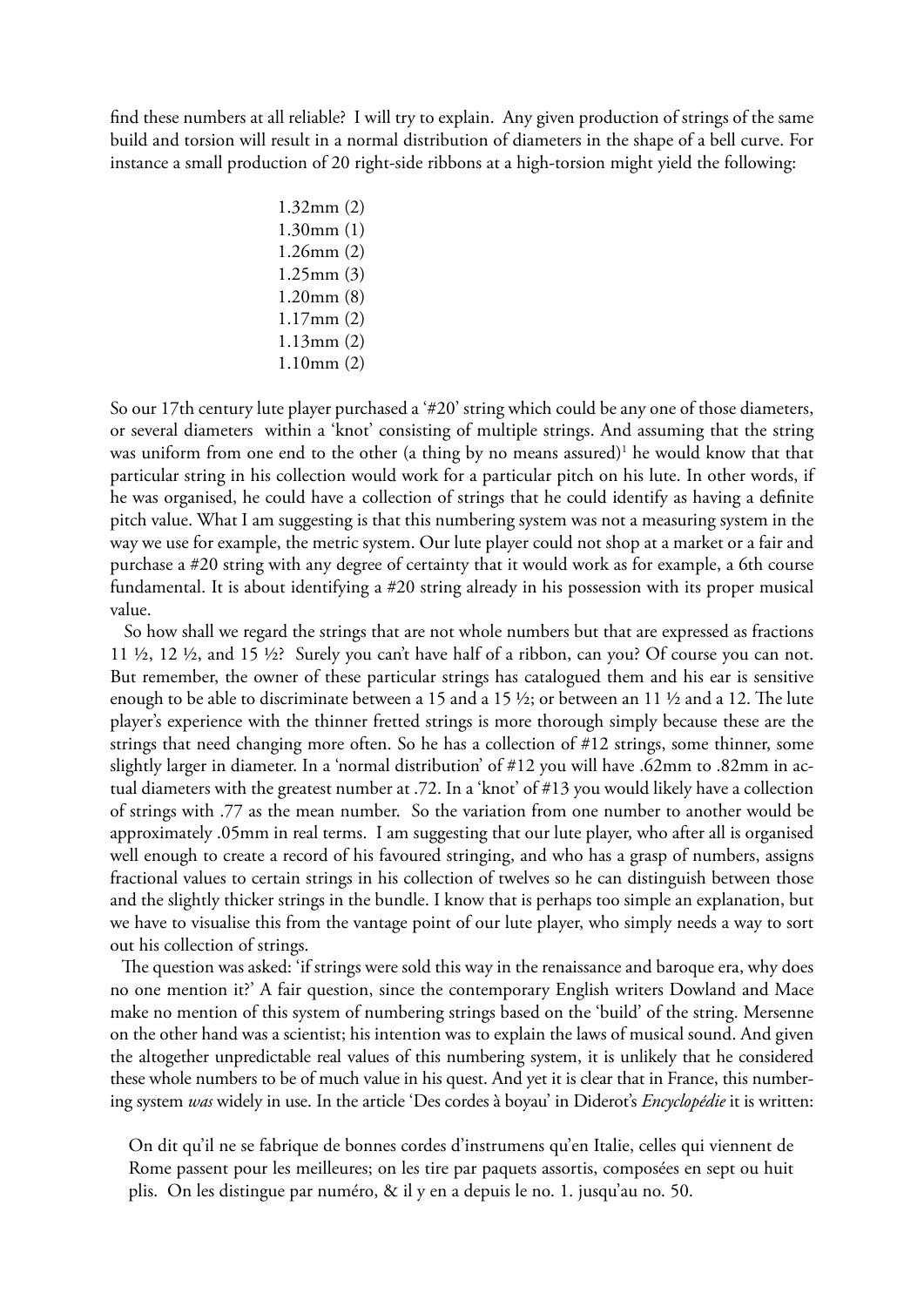(It is said that good instrument strings are made only in Italy, those that come from Rome pass for the best; one gets them in assorted packets, composed of seven or eight folds [hanks?]. One distinguishes them by number, and they go from no. 1 to no. 50.)

Of course this was written one hundred years after the lute player who wrote our chart lived and yet the same system seems to have been in place. And it has been noted that this system survives into the 19th century probably not to change until the metric system and accurate measuring tools come in to existence around the turn of the 20th century. So why don't our English writers refer to it in their commentaries?

 I think part of the answer may be found in the different ways in which England and France conducted a commerce in music strings. Dowland prefaces his chapter 'For Changing of Lute-Strings' by informing the student that he will

leave and let passe over some things, as apparant of themselves, or easie to be discerned of every learner, by Nature, Sense, Reason, or common Experience . . .

Perhaps Dowland wanted to avoid getting bogged down in a numbering system which he knew from experience was of little practical use. Rather he concentrates on identifying ways in which the appearance of strings gives some evidence of their quality. Then he describes different sorts of strings according to their provenance; strings from Rome and other parts of Italy are bound up in a certain way; those from Germany are packed in boxes; strings from Livernia in Tuscany come rolled up in coils; those from Nuremburg and Strasbourg are bound up in knots; or from Bologna as double knots. These latter are sent to Venice 'from which place they are transported to the Martes . . .' He adds that the

best time for the Marchant is to provide his strings at Michaelmas, for then the string-makers bring their best strings which were made in Summer to Franckford, and Lypzig Martes. Contrarily at Easter they bring their Winter strings which are not so good.

The important thing to note here is that England relied on mercantile trade with string making centres in Germany and Italy by way of the twice yearly markets in Frankfurt and Leipzig. English merchants would purchase large quantities of strings and once back on English soil the strings would travel to markets and fairs held in every part of England. A merchant would likely be selling a wide variety of strings, much like those Dowland describes for the novice lute player. Those varied types of strings were the product of many different workshops and one can not really expect any standard to be observed in their primary materials or in their manner of working with those materials.

Let's revisit Diderot, and the article 'BOYAUDIER'—those who make strings using lamb gut:

Ces maîtres composent une des communautés des Art & Métiers de la ville & faubourgs de Paris: ils ne sont que huit maîtres en tout, qui travaillent dans le même endroit, & ont chacun leur attelier au faubourg S. Martin, auprès de l'endroit appellé Montfaucon.

(Those masters make up one of the communities of arts and crafts of the city and suburbs of Paris, there are no more than eight masters in all, who work in the same place, and have their workshop in the Fauboug St. Martin, near the place called Montfaucon).

So, eight string makers in the heart of Paris. Some, of course were involved with making tennis strings and strings for other non-musical purposes. But others surely were quite skilled and knowledgeable artisans and familiar with all the kinds of strings needed by Paris' constantly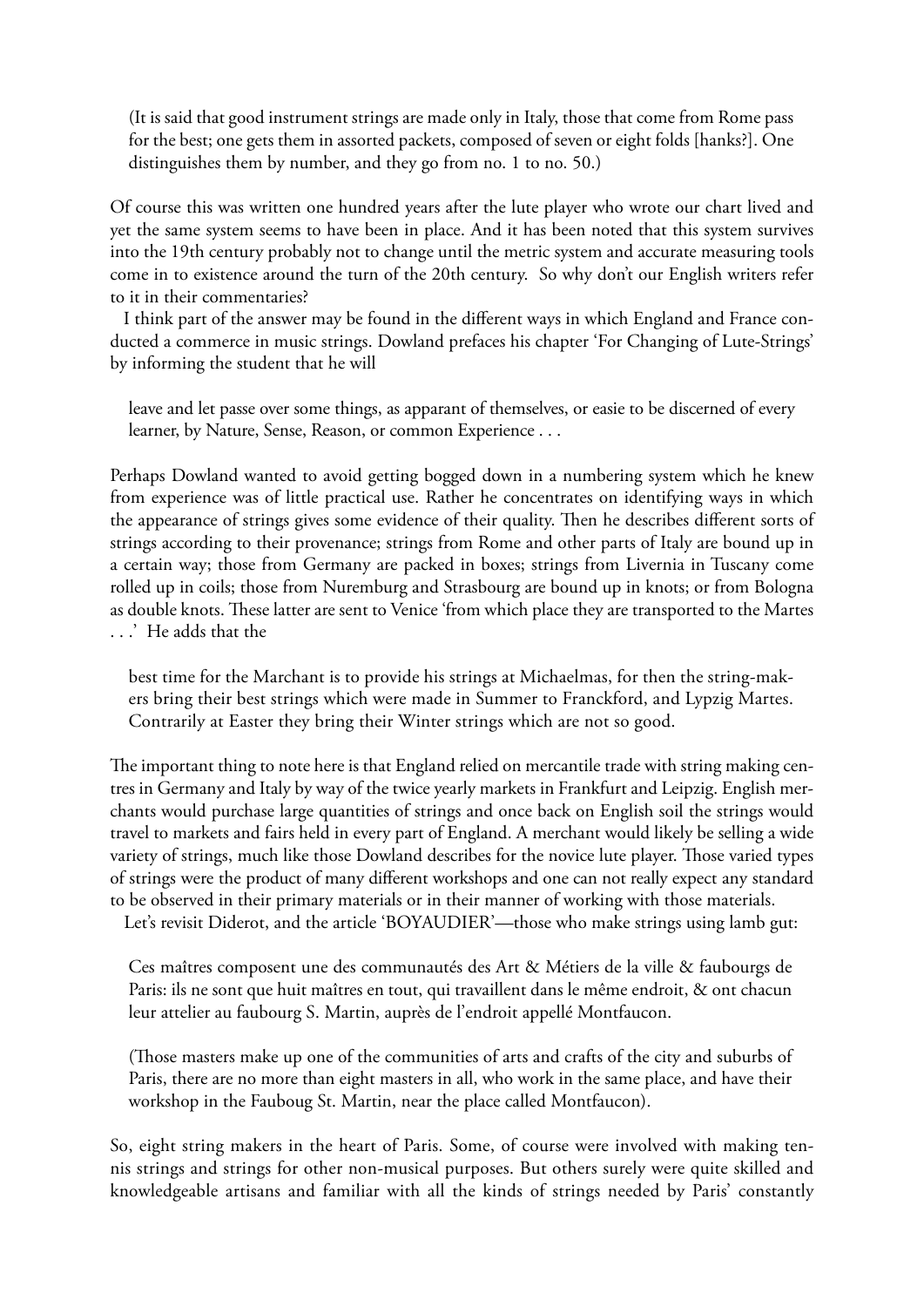evolving music scene. So it is reasonable to assume that a lutenist would be familiar with the best of them and through commerce with them directly or through merchants representing them, come to be able to rely on this inherently haphazard numbering system having a reasonable degree of consistency. But still it was a matter of having in hand a string that worked for a given pitch on a specific instrument.

 Perhaps our lute player was unique in drawing this chart to help him make sense of the strings in his collection. The sophistication of this string chart indicates that he was an experienced player. Surely he had no need of the accompanying chart to remind himself of the placement of the notes on the fingerboard. Rather it is more likely that our lute player was also a teacher, who used this chart to familiarise his beginner students with tablature. Many of us started with something like that. The identity of this 17th century *luthiste* may forever remain mystery, but hopefully the theory I have offered makes his string chart less perplexing.

1. Editor's footnote: there is just one historical reference, in the Capirola lute book, to strings being fatter at and one end than the other, and the skilful lute player having regard to this when putting on strings; see Chris Coakley's work on this being a possible explanation for the angling of bridges such that the bass strings are shorter than the trebles, at http://www.fomrhi.org/uploads/bulletins/Fomrhi-109.pdf and his essay, following.